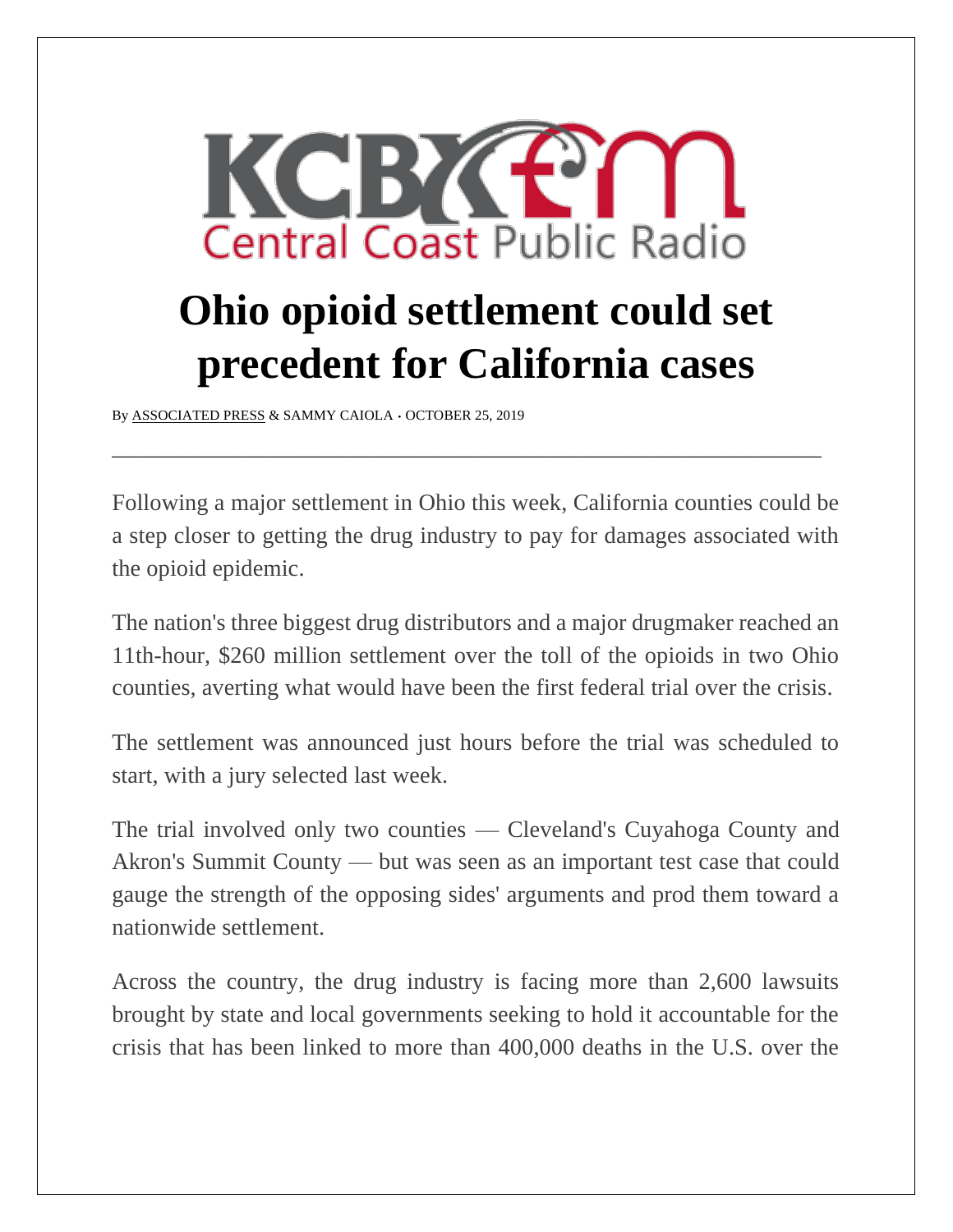past two decades. A federal judge in Ohio has been pushing the parties toward a settlement of all the lawsuits for nearly two years.

The agreement announced Monday calls for the distributors AmerisourceBergen, Cardinal Health and McKesson to pay a combined \$215 million, said Hunter Shkolnik, a lawyer for Cuyahoga County.

Israeli-based drugmaker Teva would contribute \$20 million in cash and \$25 million worth of Suboxone, a drug used to treat opioid addiction.

"People can't lose sight of the fact that the counties got a very good deal for themselves, but we also set an important national benchmark for the others," Shkolnik said.

The deal contains no admission of wrongdoing by the defendants, said Joe Rice, a lead plaintiffs' lawyer.

But it could turn up the pressure on all sides to work out a nationwide settlement, because every partial settlement reached reduces the amount of money the companies have available to pay other plaintiffs.

Michelle Mello, a Stanford University law professor who's been tracking the cases, says a larger settlement is likely.

"That's everybody's goal at this point, is to come up with a number that extinguishes the claims for all the companies left in this multi district litigation," she said.

In California, that includes more than 30 cities and counties. The state is also filing a suit with other attorneys general.

After the new settlements and previous ones with other drugmakers, the only defendant left in the trial that had been scheduled for Monday is the pharmacy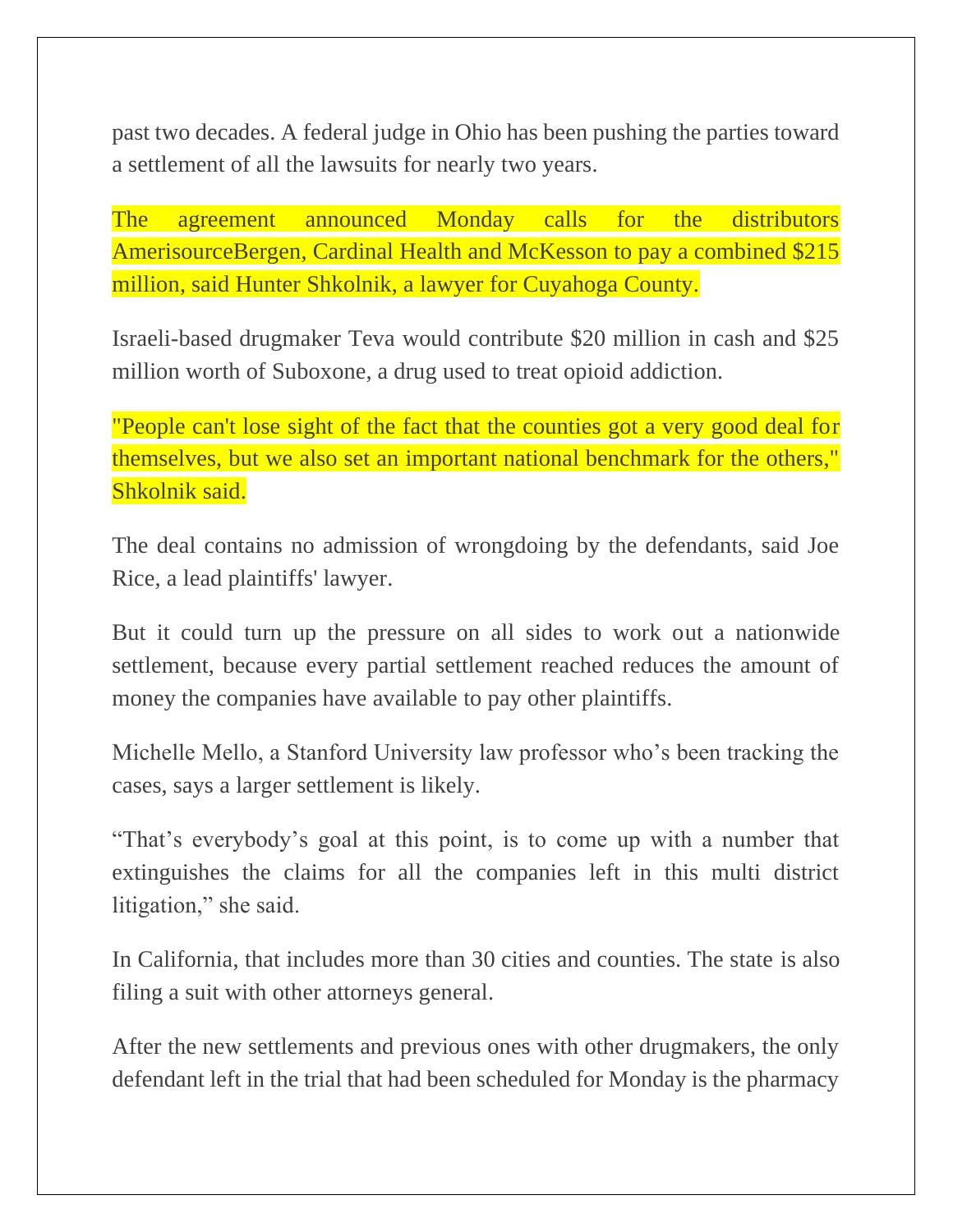chain Walgreens. The new plan is for Walgreens and other pharmacies to go to trial within six months.

Monday's settlement removes the risks and uncertainties involved in a trial for both sides: The counties immediately lock in money they can use to deal with the crisis, and the drug companies avoid a possible finding of wrongdoing and a huge jury verdict.

William Litt, deputy county counsel for Monterey County, said a cut from a larger settlement could potentially help public health officials build up prevention programs.

"It would increase resources for the treatment of the opioid epidemic, and perhaps create some dedicated positions to deal with the fallout," he said.

He mentioned using the money to support juvenile services or the coroner's office.

Around the country, public health officials who've been fighting the opioid epidemic and people who've been personally affected by it are wondering what restitution would look like.

"There's no amount of money that's going to change the devastation and destruction that they've done to families not only all across our county but all across the country," said Travis Bornstein, who was preparing to testify in the Cleveland trial. But he said the settlement should help provide services for people who are struggling.

Bornstein said his son, Tyler, became hooked on opioids as a teenager after receiving a prescription after surgery on his arm and died from a heroin overdose five years later, in 2014.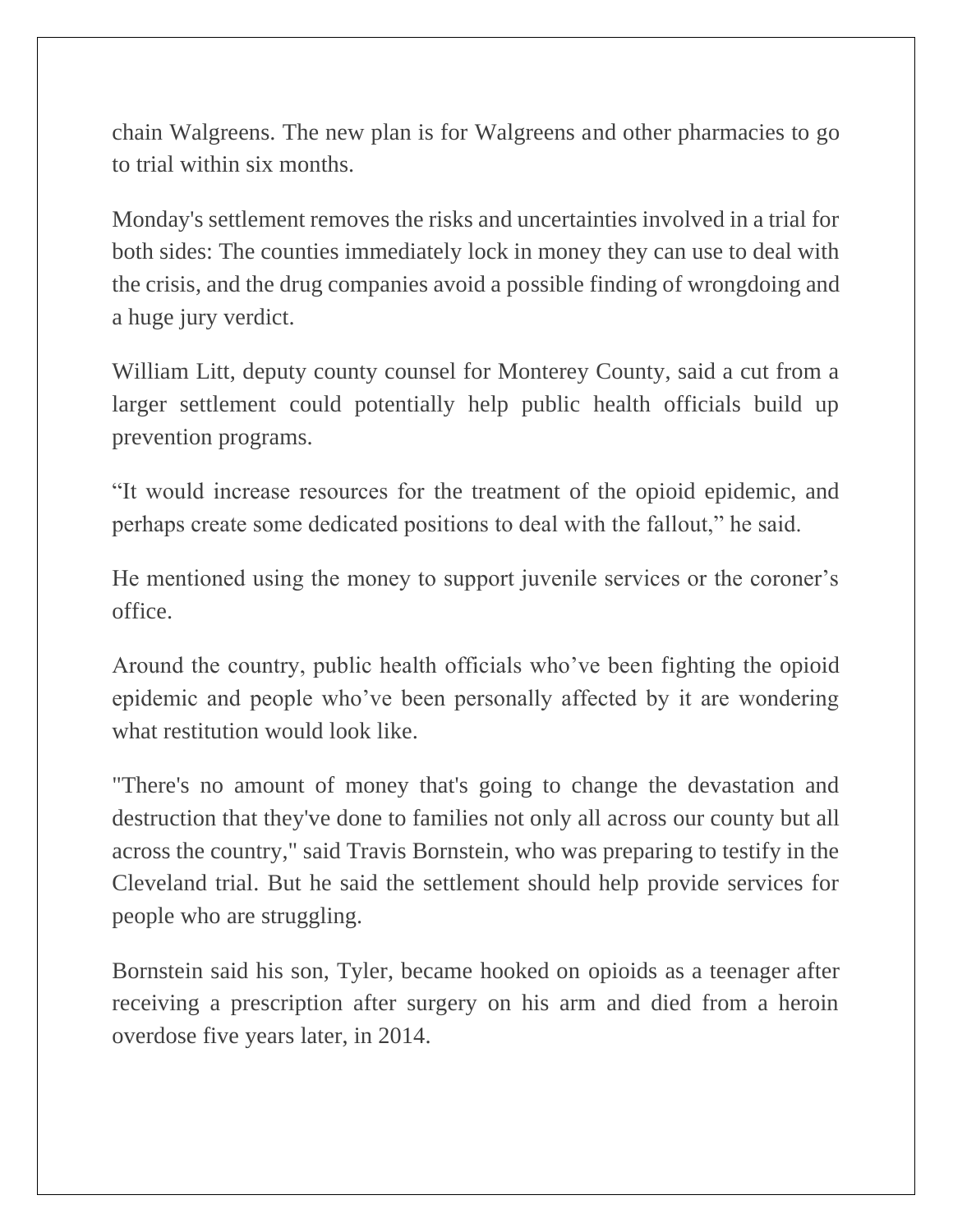Better funding for treatment programs might have helped his son, who was on a waiting list for a county treatment program when he died, Bornstein said.

The settlement also means that the evidence prepared for the trial won't be fully aired.

Lawyers for the counties were preparing to show the jury a 1900 first edition of "The Wonderful Wizard of Oz," featuring the poisonous poppy fields that put Dorothy to sleep, and a 3,000-year-old Sumerian poppy jug to show that the world has long known the dangers of opioids.

U.S. District Judge Dan Polster, who is overseeing the mountain of lawsuits, has long pushed for a coast-to-coast settlement that would provide money for treatment and other expenses associated with the crisis and force the industry to change its ways.

The plaintiffs have accused the industry of aggressively marketing opioids while downplaying the risks of addiction and turning a blind eye toward suspiciously large shipments of the drugs. The industry has denied wrongdoing.

Industry CEOs and attorneys general from four states met Friday in Cleveland, where the offer on the table was a deal worth potentially \$48 billion in cash and drugs to settle cases nationally.

But they couldn't close the deal, partly because of disagreements between state and local governments over how to allocate the settlement, which would have come from the three big distributors, Teva and Johnson & Johnson.

In a statement, the attorneys general from North Carolina, Pennsylvania, Tennessee and Texas, which are leading those talks, said that effort will continue — and that the Ohio settlement helps.